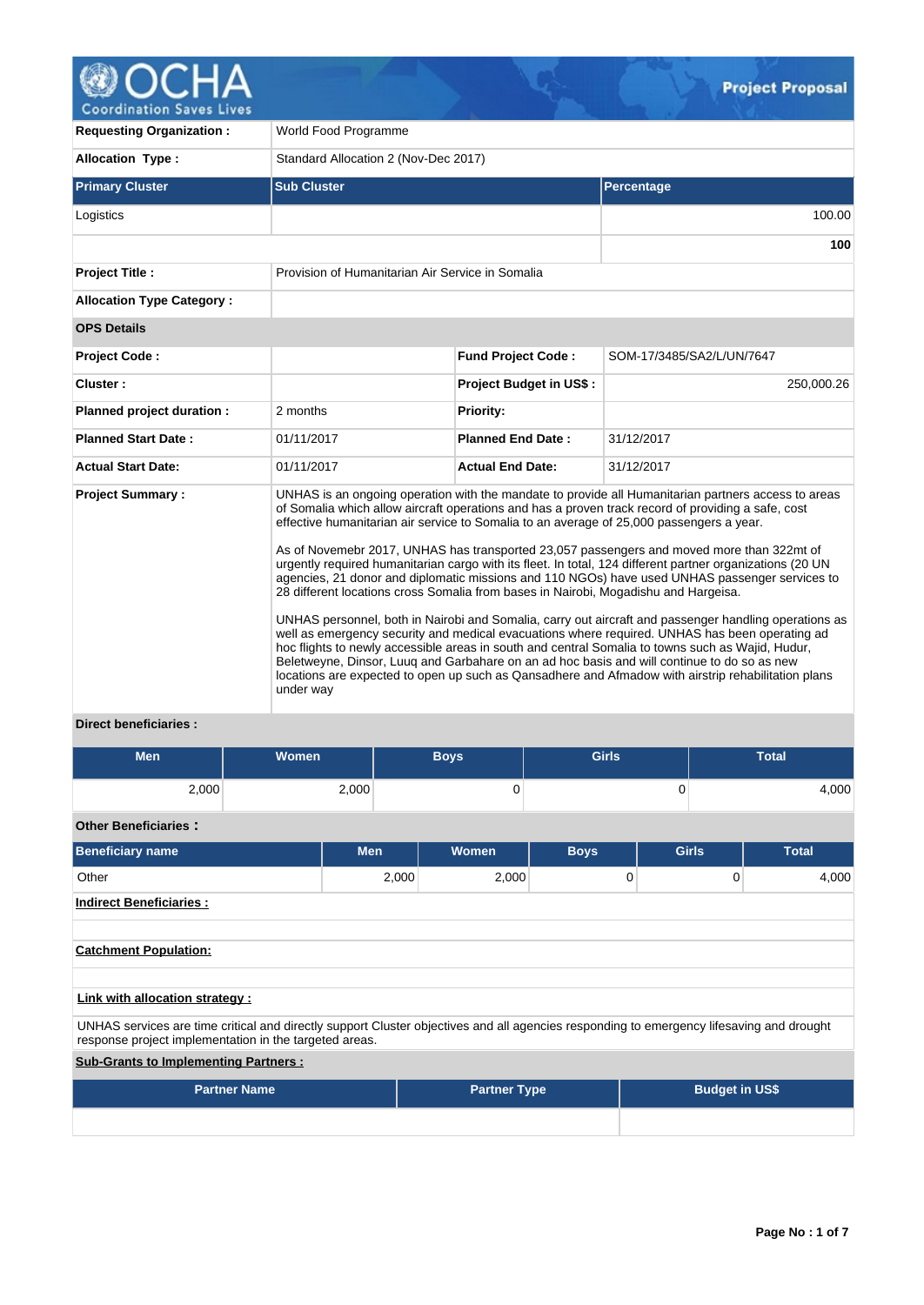#### **Other funding secured for the same project (to date) :**

| <b>Other Funding Source</b>            | <b>Other Funding Amount</b> |
|----------------------------------------|-----------------------------|
| CHF, USA-OFDA, UK/DFID, CANADA, NORWAY | 3,930,015.00                |
|                                        | 3,930,015.00                |

# **Organization focal point :**

| <b>Name</b>       | Title         | Email                  | <b>Phone</b>  |
|-------------------|---------------|------------------------|---------------|
| Nigel Sanders     | Head of UNHAS | nigel.sander@wfp.org \ | +245734554097 |
| <b>BAAIABAIRD</b> |               |                        |               |

# **BACKGROUND**

#### **1. Humanitarian context analysis**

While large-scale famine has been averted in 2017, the humanitarian impact of the drought has been devastating. Over 6.2 million people, half of the Somali population, are in need of humanitarian assistance. The ongoing conflict continues to trigger displacement and impede civilians' access to basic services and humanitarians' access to those in need.

The operating environment in Somalia remains one of the most hazardous in the world. A number of key operational areas remain only accessible by air while others are completely inaccessible. Regular and sustained access to the most affected areas represents a challenge due to conflict, insecurity and deteriorated infrastructure. Severe access constraints have a direct impact on the ability of the humanitarian community to efficiently and effectively deliver humanitarian relief to populations in need. Ground-level transport has been increasingly hampered, leaving the humanitarian sector with limited options to deliver lifesaving cargo by road to displaced people across the country. Surface travel in most parts of Central and Southern Zone can only be undertaken with armed guards and newly accessible areas where the Federal Government has established control and administration, are limited to main towns, creating "urban islands" that are exclusively reachable by air. Internal localized conflicts continue to result in a high level of insecurity in the country, which makes surface travel hazardous for humanitarian aid and relief workers. Air services are the only alternative to deliver relief to locations that cannot be accessed by road, conduct assessment missions and identify the needs in the affected regions. As the the need for continued air services in Somalia remains high, sustainable local services that could possibly replace UNHAS do not exist.

## **2. Needs assessment**

Against a crisis in Somalia triggered by drought, rapid and continuing humanitarian aid response is critically required to remote areas, especially in the most-affected areas of South and Central Somalia. The lack of a safe, secure and efficient commercial alternative endorsed by the United Nations to fly humanitarian personnel into and across Somalia, makes UNHAS one of few options to reach those locations safely and to provide high standard of aviation security on the ground to provide the critical assistance and monitoring of drought response and lifesaving projects in Somalia. Without commercial alternatives for the humanitarian community which requires continued primary access into Somalia from Kenya and secondary access to field locations throughout the country, aid efforts are severely hampered.

#### **3. Description Of Beneficiaries**

The project contributes to all cluster priorities by enabling their presence in Somalia to achieve their operational objectives and indirectly supports all beneficiary groups targeted by HRP.

# **4. Grant Request Justification**

UNHAS's 2017 budget totals US\$ 21 million of which 60 per cent is generated from cost recovery of the tickets and the remaining 40 per cent from Donor contributions.

UNHAS is the main provider of flight access into Somalia for the humanitarian community in the absence of other commercial options. Currently transporting over 2000 passengers per month, UNHAS is a common service platform available to all. The SHF Grant enables the continued provision of access to the international community and supports lifesaving assistance in Somalia with specific service of the two smaller Dornier planes needed , allowing operational flexibility and enabling access to the remote and rough airstrips of southern and central Somalia, including those being rehabilitated and becoming accessible.

#### **5. Complementarity**

#### **LOGICAL FRAMEWORK**

#### **Overall project objective**

Provide a safe, reliable, efficient and cost effective inter-agency air transport service for over 150 UN agencies, NGOs and Donor organisations providing humanitarian assistance in Somalia.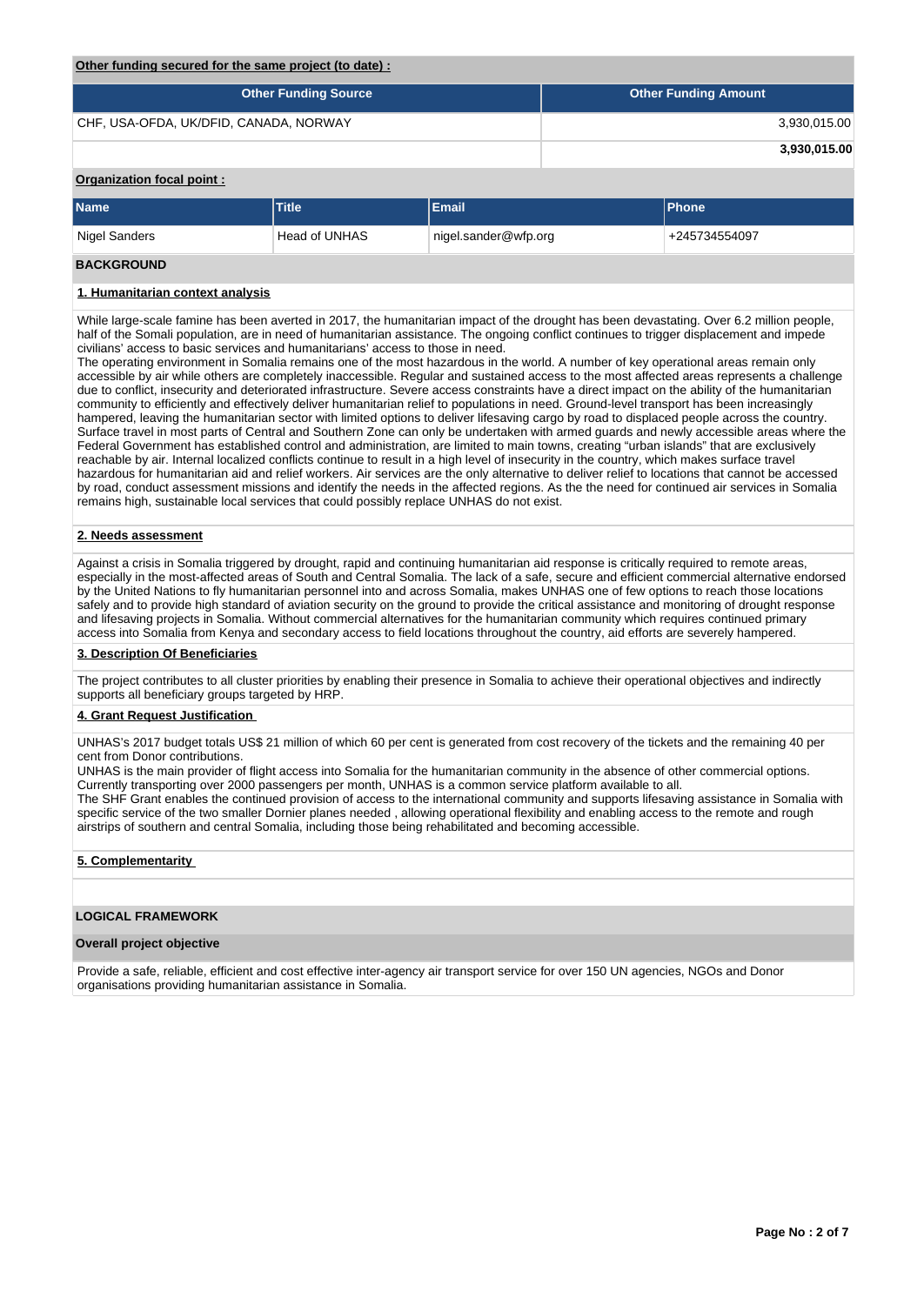| <b>Logistics</b>                                  |                                                                                                                                                                                                     |                                 |  |  |  |  |  |  |  |
|---------------------------------------------------|-----------------------------------------------------------------------------------------------------------------------------------------------------------------------------------------------------|---------------------------------|--|--|--|--|--|--|--|
| <b>Cluster objectives</b>                         | <b>Strategic Response Plan (SRP) objectives</b>                                                                                                                                                     | <b>Percentage of activities</b> |  |  |  |  |  |  |  |
| Fill identified logistics gaps                    | 2017-SO1: Provide life-saving and life-<br>sustaining integrated multi-sectoral<br>assistance to reduce acute humanitarian<br>needs and reduce excess mortality among<br>the most vulnerable people | 100                             |  |  |  |  |  |  |  |
| <b>Contribution to Cluster/Sector Objectives:</b> |                                                                                                                                                                                                     |                                 |  |  |  |  |  |  |  |

#### **Outcome 1**

Provide a safe, reliable, efficient and cost effective inter-agency air transport service for over 100 UN agencies, NGOs and Donor organisations providing humanitarian assistance in Somalia.

# **Output 1.1**

**Description**

Maintain regular scheduled and ad hoc flights to transport a targeted 4,000 passengers

#### **Assumptions & Risks**

# **Indicators**

|                   |           |                                  | <b>End cycle beneficiaries</b> |                                     | End<br>cycle |       |
|-------------------|-----------|----------------------------------|--------------------------------|-------------------------------------|--------------|-------|
| Code <sup>1</sup> | Cluster   | Indicator                        |                                | Men   Women   Boys   Girls   Target |              |       |
| Indicator 1.1.1   | Logistics | Number of passengers transported |                                |                                     |              | 4.000 |

#### **Means of Verification :**

**Activities**

#### **Activity 1.1.1**

# **Standard Activity : Not Selected**

Provision of scheduled and special flights for passengers utilizing the current aircraft fleet to enable humanitarian access to remote implementation sites and beneficiaries.

**Additional Targets :** 1. Maintain regular scheduled and ad hoc flights to transport a targeted 4,000 passengers.

2. Serve over 100 UN, NGO and Donor organizations.

3. Transport 40MT of light support cargo.

4. Respond to a100% security and medical evacuation requests.

# **M & R**

#### **Monitoring & Reporting plan**

UNHAS provides monthly reports on locations served, passenger numbers transported and agencies served and a specific report will be provided to the RC/HC. User group meeting attended by the humanitarian community will be conveyed to provide updates on the UNHAS operations and discuss operational challenges.

#### **Workplan**

| <b>Activitydescription</b>                                                                                                                                                                                                                                                                                                                                                                                                                                                                                                                                                       | Year |  | $\overline{2}$ | 3 |  | 5 | 6. | 8 | 9 | $10$ 11 12 |     |
|----------------------------------------------------------------------------------------------------------------------------------------------------------------------------------------------------------------------------------------------------------------------------------------------------------------------------------------------------------------------------------------------------------------------------------------------------------------------------------------------------------------------------------------------------------------------------------|------|--|----------------|---|--|---|----|---|---|------------|-----|
| Activity 1.1.1: Provision of scheduled and special flights for passengers utilizing the<br>current aircraft fleet to enable humanitarian access to remote implementation sites<br>and beneficiaries.                                                                                                                                                                                                                                                                                                                                                                             | 2017 |  |                |   |  |   |    |   |   | X          | IX. |
| <b>OTHER INFO</b>                                                                                                                                                                                                                                                                                                                                                                                                                                                                                                                                                                |      |  |                |   |  |   |    |   |   |            |     |
| <b>Accountability to Affected Populations</b>                                                                                                                                                                                                                                                                                                                                                                                                                                                                                                                                    |      |  |                |   |  |   |    |   |   |            |     |
| n/a                                                                                                                                                                                                                                                                                                                                                                                                                                                                                                                                                                              |      |  |                |   |  |   |    |   |   |            |     |
| <b>Implementation Plan</b>                                                                                                                                                                                                                                                                                                                                                                                                                                                                                                                                                       |      |  |                |   |  |   |    |   |   |            |     |
| UNHAS Somalia currently implements the following activities which will continue without contraction through year end:<br>1. Safe airlift access to and within Somalia to all humanitarian personnel for an average of 2,000 passengers/month and light small<br>cargo/luggage, with established regular schedules and capacity to handle additional demands;<br>2. Subsidized air tickets for humanitarian personnel;<br>3. Medical and security evacuations by air for humanitarian personnel working in Somalia; and<br>4. Ad-hoc flights to newly accessible areas on demand. |      |  |                |   |  |   |    |   |   |            |     |
| The services are implemented through the fleet of current air assets:<br>• 2 Dornier 228 based in Mogadishu,                                                                                                                                                                                                                                                                                                                                                                                                                                                                     |      |  |                |   |  |   |    |   |   |            |     |

- 
- 1 Caravan C-208 in Mogadishu, • 2 Dash - DHC8's in Nairobi,
- 1 Beechcraft 1900 based in Hargeisa, and
- 1 Q 400 High speed 75 seat Turboprop in Nairobi.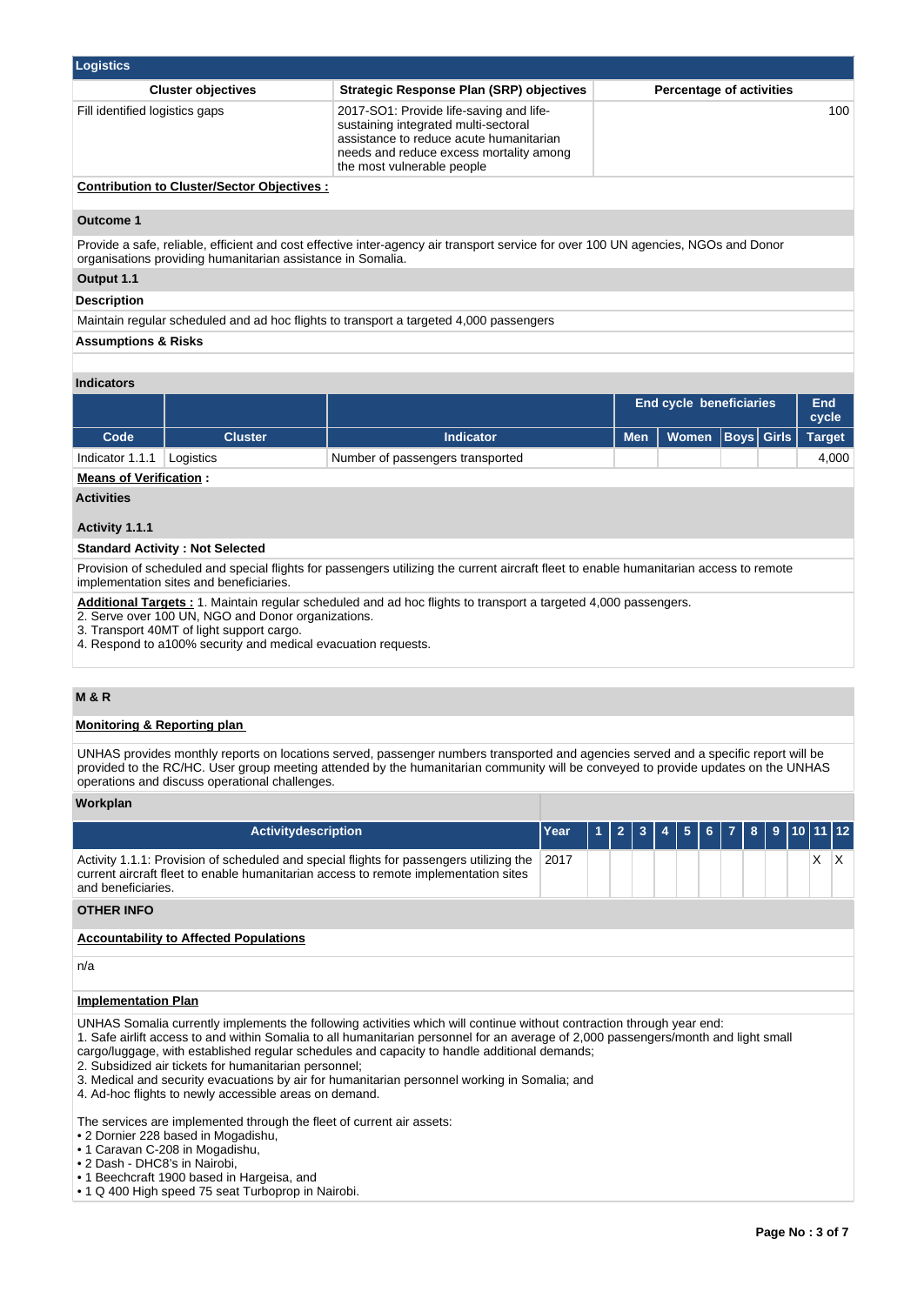|                | Coordination with other Organizations in project area            |           |                  |          |                                                 |                   |                   |          |
|----------------|------------------------------------------------------------------|-----------|------------------|----------|-------------------------------------------------|-------------------|-------------------|----------|
|                | Name of the organization                                         |           |                  |          | Areas/activities of collaboration and rationale |                   |                   |          |
|                |                                                                  |           |                  |          |                                                 |                   |                   |          |
|                | <b>Environment Marker Of The Project</b>                         |           |                  |          |                                                 |                   |                   |          |
|                |                                                                  |           |                  |          |                                                 |                   |                   |          |
|                | <b>Gender Marker Of The Project</b>                              |           |                  |          |                                                 |                   |                   |          |
|                | 0- No signs that gender issues were considered in project design |           |                  |          |                                                 |                   |                   |          |
|                | <b>Justify Chosen Gender Marker Code</b>                         |           |                  |          |                                                 |                   |                   |          |
|                |                                                                  |           |                  |          |                                                 |                   |                   |          |
|                | <b>Protection Mainstreaming</b>                                  |           |                  |          |                                                 |                   |                   |          |
|                | <b>Country Specific Information</b>                              |           |                  |          |                                                 |                   |                   |          |
|                |                                                                  |           |                  |          |                                                 |                   |                   |          |
|                | <b>Safety and Security</b>                                       |           |                  |          |                                                 |                   |                   |          |
| <u>Access</u>  |                                                                  |           |                  |          |                                                 |                   |                   |          |
|                |                                                                  |           |                  |          |                                                 |                   |                   |          |
| <b>BUDGET</b>  |                                                                  |           |                  |          |                                                 |                   |                   |          |
| Code           | <b>Budget Line Description</b>                                   |           | $D / S$ Quantity | Unit     | <b>Duration</b>                                 | $\%$              | <b>Total Cost</b> |          |
|                |                                                                  |           |                  | cost     | Recurran<br>ce                                  | charged<br>to CHF |                   |          |
|                | 1. Supplies (materials and goods)                                |           |                  |          |                                                 |                   |                   |          |
| <b>NA</b>      | <b>NA</b>                                                        | <b>NA</b> | 0                | 0.00     | $\pmb{0}$                                       | 0                 |                   | 0.00     |
|                | <b>NA</b>                                                        |           |                  |          |                                                 |                   |                   |          |
|                | <b>Section Total</b>                                             |           |                  |          |                                                 |                   |                   | 0.00     |
|                | 2. Transport and Storage                                         |           |                  |          |                                                 |                   |                   |          |
|                |                                                                  |           |                  |          |                                                 |                   |                   |          |
| <b>NA</b>      | <b>NA</b>                                                        | <b>NA</b> | 0                | 0.00     | $\pmb{0}$                                       | 0                 |                   | 0.00     |
|                | ΝA                                                               |           |                  |          |                                                 |                   |                   |          |
|                | <b>Section Total</b>                                             |           |                  |          |                                                 |                   |                   | $0.00\,$ |
|                | 3. International Staff                                           |           |                  |          |                                                 |                   |                   |          |
| <b>NA</b>      | <b>NA</b>                                                        | <b>NA</b> | $\mathsf 0$      | 0.00     | $\pmb{0}$                                       | $\pmb{0}$         |                   | 0.00     |
|                | <b>NA</b>                                                        |           |                  |          |                                                 |                   |                   |          |
|                | <b>Section Total</b>                                             |           |                  |          |                                                 |                   |                   | 0.00     |
| 4. Local Staff |                                                                  |           |                  |          |                                                 |                   |                   |          |
| <b>NA</b>      | <b>NA</b>                                                        | <b>NA</b> | $\mathsf 0$      | $0.00\,$ | $\pmb{0}$                                       | 0                 |                   | 0.00     |
|                | <b>NA</b>                                                        |           |                  |          |                                                 |                   |                   |          |
|                | <b>Section Total</b>                                             |           |                  |          |                                                 |                   |                   | 0.00     |
|                | 5. Training of Counterparts                                      |           |                  |          |                                                 |                   |                   |          |
| <b>NA</b>      | <b>NA</b>                                                        | <b>NA</b> | $\mathsf 0$      | 0.00     | $\pmb{0}$                                       | 0                 |                   | 0.00     |
|                | <b>NA</b>                                                        |           |                  |          |                                                 |                   |                   |          |
|                |                                                                  |           |                  |          |                                                 |                   |                   |          |
|                | <b>Section Total</b>                                             |           |                  |          |                                                 |                   |                   | 0.00     |
|                | 6. Contracts (with implementing partners)                        |           |                  |          |                                                 |                   |                   |          |
| <b>NA</b>      | <b>NA</b>                                                        | <b>NA</b> | $\pmb{0}$        | 0.00     | $\pmb{0}$                                       | $\pmb{0}$         |                   | 0.00     |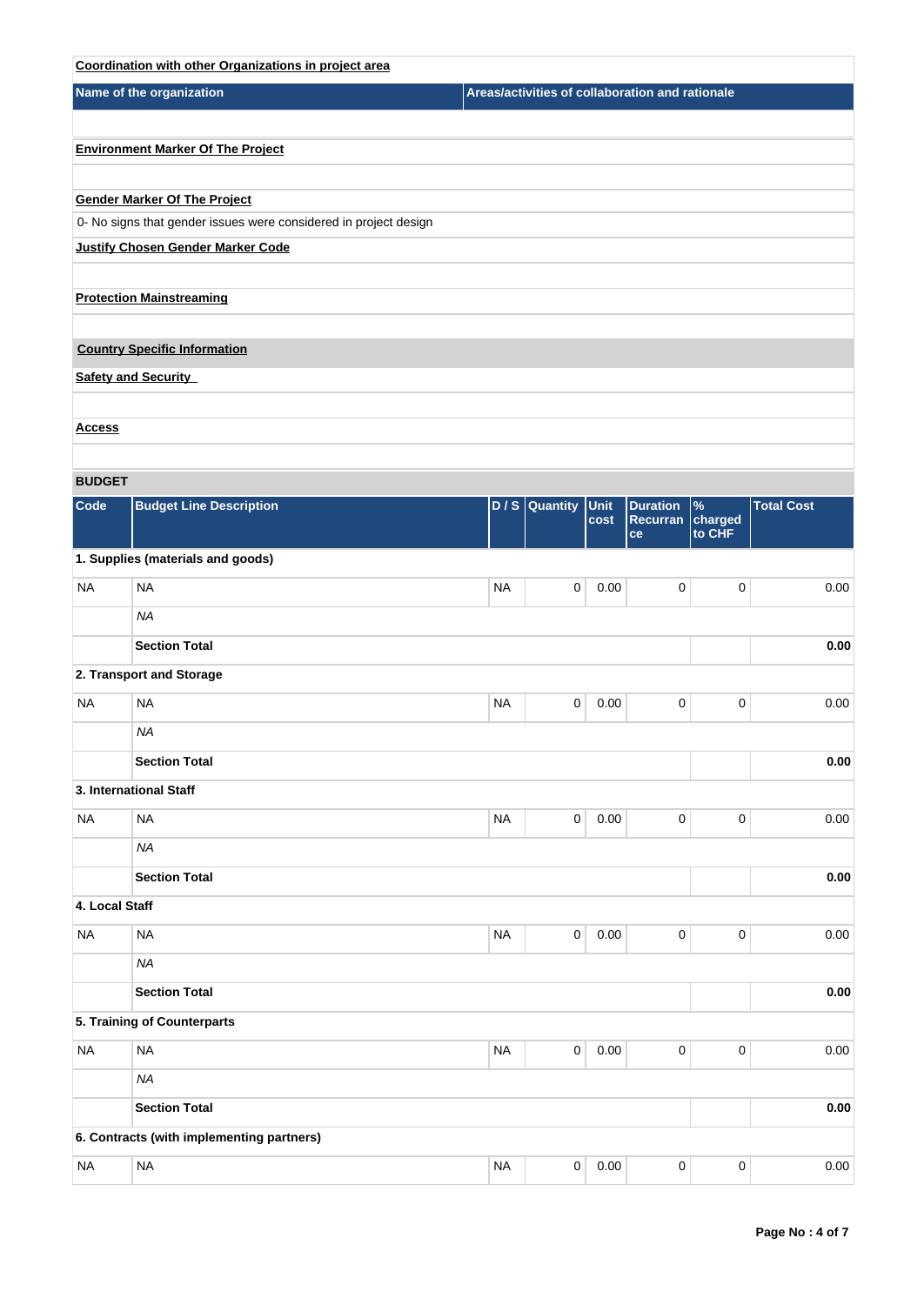|                   | <b>NA</b>                                                    |           |              |          |             |                     |      |
|-------------------|--------------------------------------------------------------|-----------|--------------|----------|-------------|---------------------|------|
|                   | <b>Section Total</b>                                         |           |              |          |             |                     | 0.00 |
|                   | 7. Other Direct Costs                                        |           |              |          |             |                     |      |
| <b>NA</b>         | <b>NA</b>                                                    | <b>NA</b> | $\mathsf 0$  | 0.00     | 0           | $\mathbf 0$         | 0.00 |
|                   | <b>NA</b>                                                    |           |              |          |             |                     |      |
|                   | <b>Section Total</b>                                         |           |              |          |             |                     | 0.00 |
| 8. Indirect Costs |                                                              |           |              |          |             |                     |      |
| <b>NA</b>         | <b>NA</b>                                                    | <b>NA</b> | $\mathsf 0$  | 0.00     | $\pmb{0}$   | $\mathsf 0$         | 0.00 |
|                   | <b>NA</b>                                                    |           |              |          |             |                     |      |
|                   | <b>Section Total</b>                                         |           |              |          |             |                     | 0.00 |
|                   | 11. A:1 Staff and Other Personnel Costs: International Staff |           |              |          |             |                     |      |
| <b>NA</b>         | <b>NA</b>                                                    | <b>NA</b> | 0            | 0.00     | 0           | $\pmb{0}$           | 0.00 |
|                   | <b>NA</b>                                                    |           |              |          |             |                     |      |
|                   | <b>Section Total</b>                                         |           |              |          |             |                     | 0.00 |
|                   | 12. A:1 Staff and Other Personnel Costs: Local Staff         |           |              |          |             |                     |      |
| <b>NA</b>         | <b>NA</b>                                                    | <b>NA</b> | 0            | 0.00     | $\pmb{0}$   | 0                   | 0.00 |
|                   | <b>NA</b>                                                    |           |              |          |             |                     |      |
|                   | <b>Section Total</b>                                         |           |              |          |             |                     | 0.00 |
|                   | 13. B:2 Supplies, Commodities, Materials                     |           |              |          |             |                     |      |
| <b>NA</b>         | <b>NA</b>                                                    | <b>NA</b> | 0            | 0.00     | 0           | $\pmb{0}$           | 0.00 |
|                   | <b>NA</b>                                                    |           |              |          |             |                     |      |
|                   | <b>Section Total</b>                                         |           |              |          |             |                     | 0.00 |
|                   | 14. C:3 Equipment                                            |           |              |          |             |                     |      |
| <b>NA</b>         | <b>NA</b>                                                    | <b>NA</b> | 0            | 0.00     | 0           | $\mathbf 0$         | 0.00 |
|                   | <b>NA</b>                                                    |           |              |          |             |                     |      |
|                   | <b>Section Total</b>                                         |           |              |          |             |                     | 0.00 |
|                   | 15. D:4 Contractual Services                                 |           |              |          |             |                     |      |
| <b>NA</b>         | <b>NA</b>                                                    | <b>NA</b> | $\mathbf{0}$ | 0.00     | 0           | $\mathsf{O}\xspace$ | 0.00 |
|                   | <b>NA</b>                                                    |           |              |          |             |                     |      |
|                   | <b>Section Total</b>                                         |           |              |          |             |                     | 0.00 |
| 16. E:5 Travel    |                                                              |           |              |          |             |                     |      |
| <b>NA</b>         | <b>NA</b>                                                    | <b>NA</b> | $\mathbf{0}$ | 0.00     | $\mathbf 0$ | $\mathbf 0$         | 0.00 |
|                   | <b>NA</b>                                                    |           |              |          |             |                     |      |
|                   | <b>Section Total</b>                                         |           |              |          |             |                     | 0.00 |
|                   | 17. F:6 Transfers and Grants to Counterparts                 |           |              |          |             |                     |      |
| <b>NA</b>         | <b>NA</b>                                                    | $\sf NA$  | $\mathbf 0$  | $0.00\,$ | $\pmb{0}$   | $\mathbf 0$         | 0.00 |
|                   | <b>NA</b>                                                    |           |              |          |             |                     |      |
|                   | <b>Section Total</b>                                         |           |              |          |             |                     | 0.00 |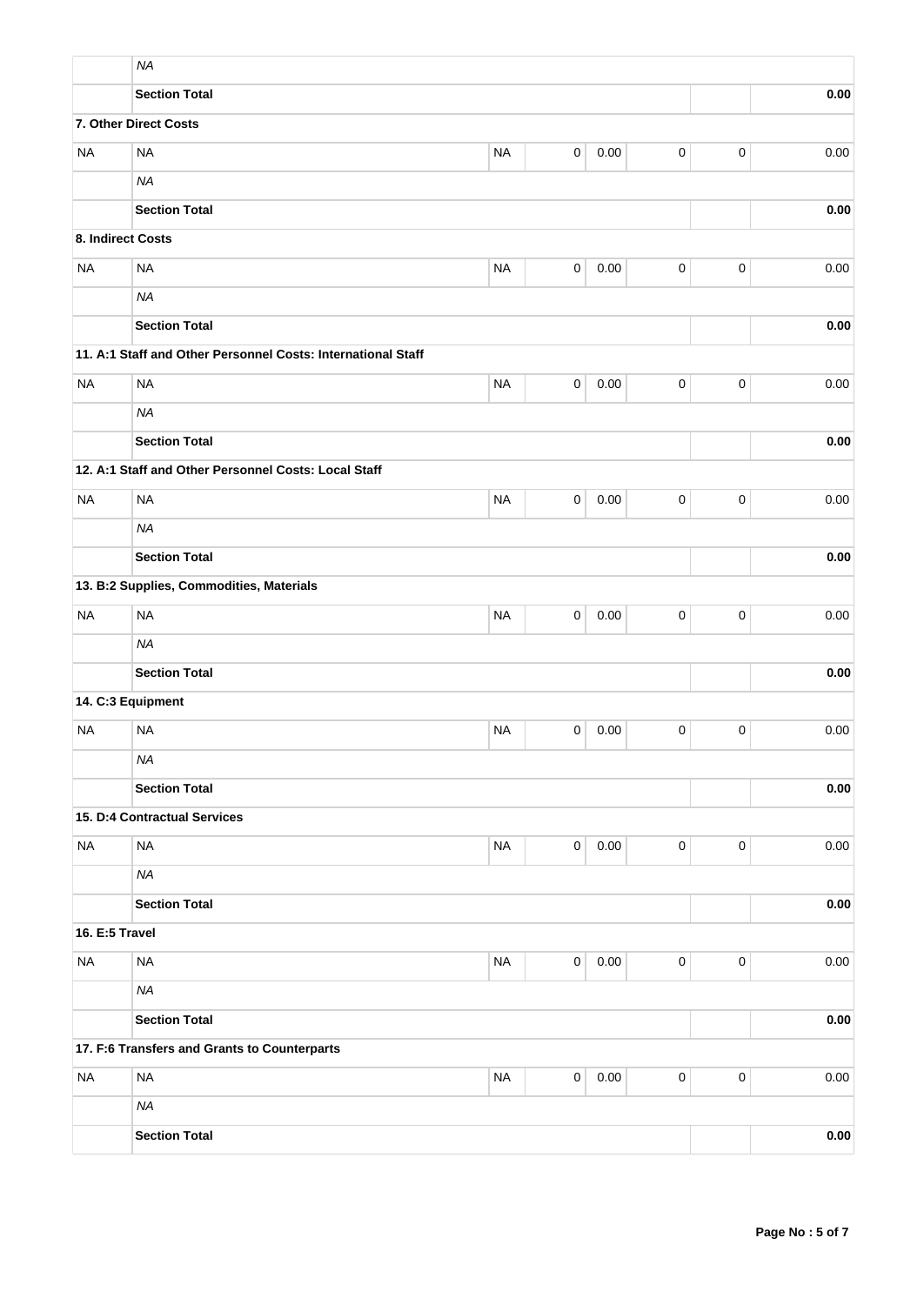|               | 18. G:7 General Operating and Other Direct Costs                         |           |             |                  |            |             |            |
|---------------|--------------------------------------------------------------------------|-----------|-------------|------------------|------------|-------------|------------|
| <b>NA</b>     | <b>NA</b>                                                                | <b>NA</b> | 0           | 0.00             | 0          | $\mathbf 0$ | 0.00       |
|               | <b>NA</b>                                                                |           |             |                  |            |             |            |
|               | <b>Section Total</b>                                                     |           |             |                  |            |             | 0.00       |
|               | 19. H.8 Indirect Programme Support Costs                                 |           |             |                  |            |             |            |
| <b>NA</b>     | <b>NA</b>                                                                | <b>NA</b> | $\mathbf 0$ | 0.00             | $\pmb{0}$  | $\pmb{0}$   | 0.00       |
|               | <b>NA</b>                                                                |           |             |                  |            |             |            |
|               | <b>Section Total</b>                                                     |           |             |                  |            |             | 0.00       |
|               | 20. Staff and Other Personnel Costs                                      |           |             |                  |            |             |            |
| <b>NA</b>     | <b>NA</b>                                                                | <b>NA</b> | $\pmb{0}$   | 0.00             | $\pmb{0}$  | $\pmb{0}$   | 0.00       |
|               | <b>NA</b>                                                                |           |             |                  |            |             |            |
|               | <b>Section Total</b>                                                     |           |             |                  |            |             | $\bf 0.00$ |
|               | 21. Supplies, Commodities, Materials                                     |           |             |                  |            |             |            |
| <b>NA</b>     | <b>NA</b>                                                                | <b>NA</b> | 0           | 0.00             | $\pmb{0}$  | $\mathbf 0$ | 0.00       |
|               | <b>NA</b>                                                                |           |             |                  |            |             |            |
|               | <b>Section Total</b>                                                     |           |             |                  |            |             | 0.00       |
| 22. Equipment |                                                                          |           |             |                  |            |             |            |
| <b>NA</b>     | <b>NA</b>                                                                | <b>NA</b> | 0           | 0.00             | $\pmb{0}$  | $\mathbf 0$ | 0.00       |
|               | <b>NA</b>                                                                |           |             |                  |            |             |            |
|               | <b>Section Total</b>                                                     |           |             |                  |            |             | 0.00       |
|               | 23. Contractual Services                                                 |           |             |                  |            |             |            |
| 4.1           | Kasas Ltd Dornier 228 Aircraft                                           | D         |             | 130 1,797<br>.27 | $\sqrt{2}$ | 50.00       | 233,645.10 |
|               | Representing 50 % of Minimum guaranteed hours of 2 aircraft for 2 months |           |             |                  |            |             |            |
|               | <b>Section Total</b>                                                     |           |             |                  |            |             | 233,645.10 |
| 24. Travel    |                                                                          |           |             |                  |            |             |            |
| <b>NA</b>     | <b>NA</b>                                                                | <b>NA</b> | $\mathsf 0$ | 0.00             | $\pmb{0}$  | $\mathbf 0$ | 0.00       |
|               | <b>NA</b>                                                                |           |             |                  |            |             |            |
|               | <b>Section Total</b>                                                     |           |             |                  |            |             | 0.00       |
|               | 25. Transfers and Grants to Counterparts                                 |           |             |                  |            |             |            |
| <b>NA</b>     | <b>NA</b>                                                                | $\sf NA$  | $\mathbf 0$ | $0.00\,$         | $\pmb{0}$  | $\mathbf 0$ | 0.00       |
|               | <b>NA</b>                                                                |           |             |                  |            |             |            |
|               | <b>Section Total</b>                                                     |           |             |                  |            |             | 0.00       |
|               | 26. General Operating and Other Direct Costs                             |           |             |                  |            |             |            |
| <b>NA</b>     | $\sf NA$                                                                 | $\sf NA$  | 0           | $0.00\,$         | 0          | $\pmb{0}$   | 0.00       |